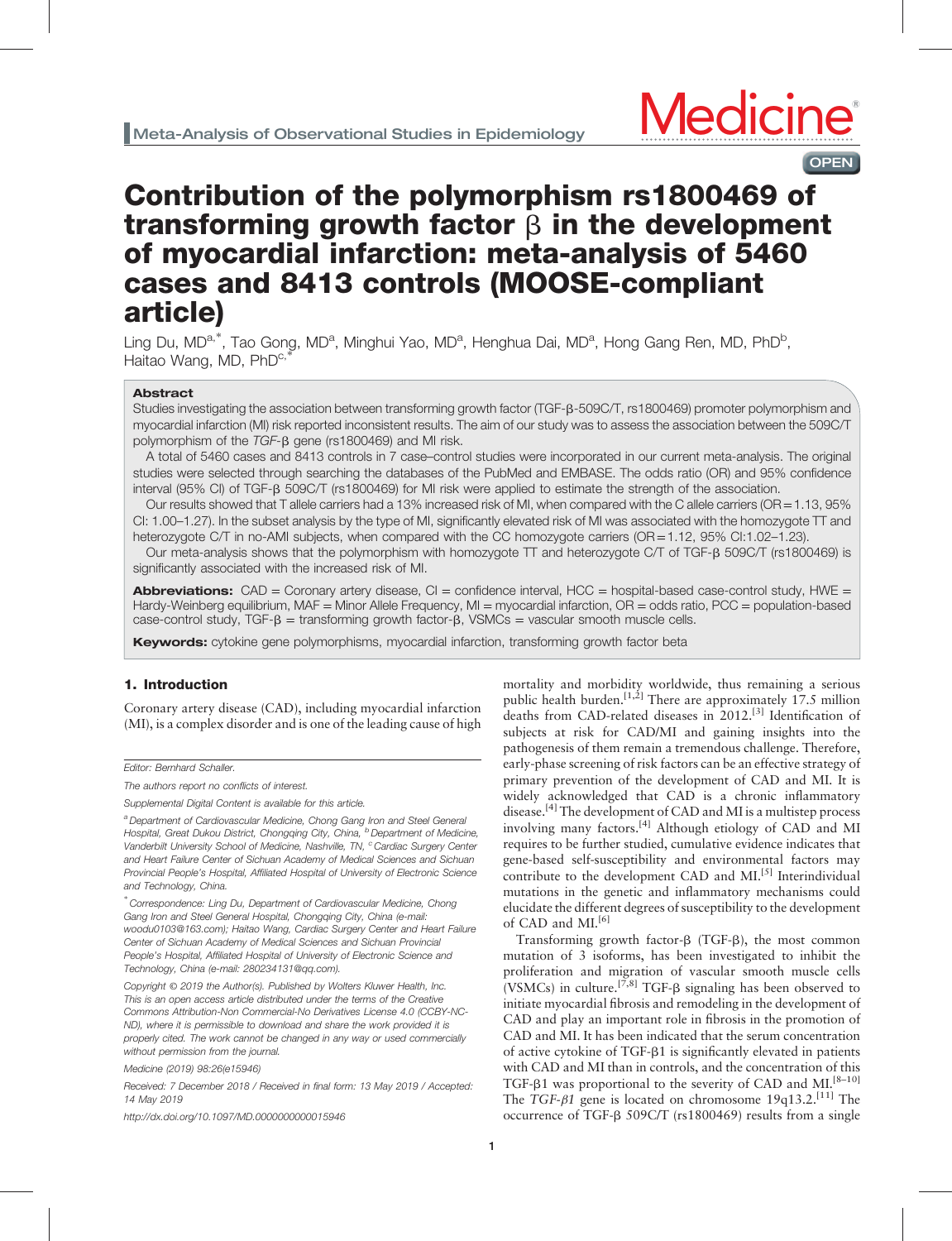nucleotide mutation and has been extensively assessed in different epidemiological studies. A number of studies have attempted to investigate whether naturally occurring polymorphism in the TGF- $\beta$  (rs1800469) gene change TGF- $\beta$ 1 expression and TGF- $\beta$ production and whether these polymorphisms are associated with the development of CAD and MI.

Hence, it is suspected that TGF-B-509C/T (rs1800469) correlates with the progression and prognosis of MI. Although there are currently many studies concerning the association between TGF-b-509C/T polymorphism (rs1800469) and MI risk, conclusive results are not yet to be reached. During the last 2 decades, a number of reports have been carried out aiming to clarify the correlation between TGF- $\beta$  polymorphism (rs1800469) and MI risk in humans.<sup>[12-17]</sup> However, previous studies have reported inconsistent results. Some studies have showed null association between TGF- $\beta$ -509C/T (rs1800469) and MI risk,<sup>[\[18\]](#page-7-0)</sup> whereas several studies indicate a strong association.<sup>[\[19\]](#page-7-0)</sup> These inconsistent findings require further clarification.

To elucidate a more precise conclusion of the effect of TGF-b genotype (rs1800469) and the risk of developing MI, a metaanalysis of all included reports was performed. To the authors' knowledge, this is the first genetic meta-analysis to investigate the relationship between the TGF- $\beta$  polymorphism (rs1800469) and MI risk.

#### 2. Materials and methods

The review boards of all participating institutions (Chong Gang Iron and Steel General Hospital, Vanderbilt University School of Medicine and Sichuan Provincial People's Hospital) approved the research protocols.

#### 2.1. Literature search

Electronic databases, including PubMed/Medline (US National Library of Medicine) and EMBASE (Elsevier B.V., Amsterdam, Netherlands) were screened for all published reports assessing the association between TGF- $\beta$  polymorphism and MI risk in humans. The following search keywords were applied: MI, CAD, and TGF-b, in combination with variant, polymorphism, mutation. All languages were incorporated. Studies incorporated in our meta-analysis met the following inclusion criteria: assessment of  $TGF-B$  gene  $(509C/T)$  polymorphisms (rs1800469) and MI risk; case–control studies; availability of genotype distributions for both controls and cases in human with odds ratio (OR) with 95% confidence interval (CI). Accordingly, the following exclusion criteria were applied: repeat or overlapping reports/publications; abstracts, letters, reviews and commentaries; and lack of data reporting of genotype frequency.

#### 2.2. Data extraction

Two reviewers (L.D. and H.R.) independently reviewed all potentially eligible publications and then reached a consensus on all of items. The following information were extracted from the published reports for every article: author(s)/name(s); publication year; country or geographical location of study participants; age; sex ratio; age and sex matching; disorder duration and consistency of genotype distributions with the Hardy-Weinberg equilibrium. Allele and genotype frequencies were calculated or extracted from published articles in the eligible studies.

# 2.3. Statistical analysis

The odds ratios (OR) and 95% confidence intervals (CI) were used as the metrics of effect size for each reports and overall including studies. Two methods were applied to assess betweenstudy heterogeneity across all data comparisons: the  $v^2$ -based Cochran Q statistic and the  $I^2$  metric, which estimate betweenstudy heterogeneity irrespective of the number of reports.[\[20\]](#page-7-0) Heterogeneity of between-study was considered significant at  $P < 0.10$  using the Q statistic. For the  $I^2$  metric, the following showed cutoff points were applied:  $I^2 = 75\%$  to 100%, extreme heterogeneity;  $\hat{I}^2 = 50\%$  to  $\langle 75\%,$  large heterogeneity;  $\hat{I}^2 = 25\%$ to <50%, moderate heterogeneity; and  $I^2 = 0$ % to <25%, no heterogeneity. Data from all the studies were combined using a fixed-effects model (Mantel-Haenszel method) when heterogeneity was negligible; otherwise, a random-effects model (DerSimo-nian and Laird method) was used.<sup>[\[21\]](#page-7-0)</sup> Forest plots and funnel plots were applied for visualizing the overall effect size and assessment of publication bias, respectively. Analyses were conducted employing Stata version 13.1 (College station, TX). All P values conducted are 2-tailed with a significance level of .05.

# 3. Results

# 3.1. Literature search

[Figure 1](#page-2-0) showed the results of the literature screen and selection criteria. After exclusion of reports that either did not meet the inclusion criteria or were overlapped, it was considered that the remaining 15 articles may be relevant for the current metaanalysis. After evaluating these 15 articles, 8 articles were excluded. Two articles were excluded because of the lack of sufficient information for assessment on MI risk.<sup>[12,22]</sup> Additional 4 articles were excluded because they did not separately report or calculate the odds risks (ORs) and 95% confidence intervals (CI) for CAD or MI.<sup>[9,23–25]</sup> Two articles were excluded because the meta-analysis concerned the relationship between TGF-b polymorphism and CAD rather than that of TGF- $\beta$  polymorphism and the risk of MI.<sup>[26,27]</sup> In total, the final meta-analysis included 7 independent published studies.

# 3.2. Study characteristics

A total of 7 articles, which included 5460 MI cases and 8413 controls, were observed to fulfill the inclusion criteria.<sup>[11,13-17,28]</sup> The 7 studies, including 60 population-based case–control reports and 1 hospital-based case–control studies, were incorporated in our meta-analysis. The studies were from the following countries: 1 study in the Netherlands,  $^{[13]}$  $^{[13]}$  $^{[13]}$  2 studies in France,<sup>[11,15]</sup> 1 study in Italy,<sup>[\[14\]](#page-7-0)</sup> 1 study in Russia,<sup>[\[16\]](#page-7-0)</sup> 1 in the UK,  $^{[28]}$  $^{[28]}$  $^{[28]}$  and 1 in Greece.<sup>[\[20\]](#page-7-0)</sup>

Results of study quality estimate (Newcastle-Ottawa Scale score 0-9) yielded a score of  $\geq 6.5$  (high quality) for all reports, with an average score of 7.8. The details of information are showed in Tables 1 and 2.

#### 3.3. Analysis of all studies

As shown in [Figure 2,](#page-3-0) the heterogeneity of TT + CT versus CC for all of 7 studies was analyzed, and the value of  $x^2$  was 9.51 with 6 degrees of freedom and  $P = .15$  in a fix-effects model. Additionally,  $I^2$  value was considered as another index of the test of heterogeneity. As shown in [Figure 2,](#page-3-0) the  $I^2$  was 36.9%, suggesting no heterogeneity. Therefore, the fix-effects model to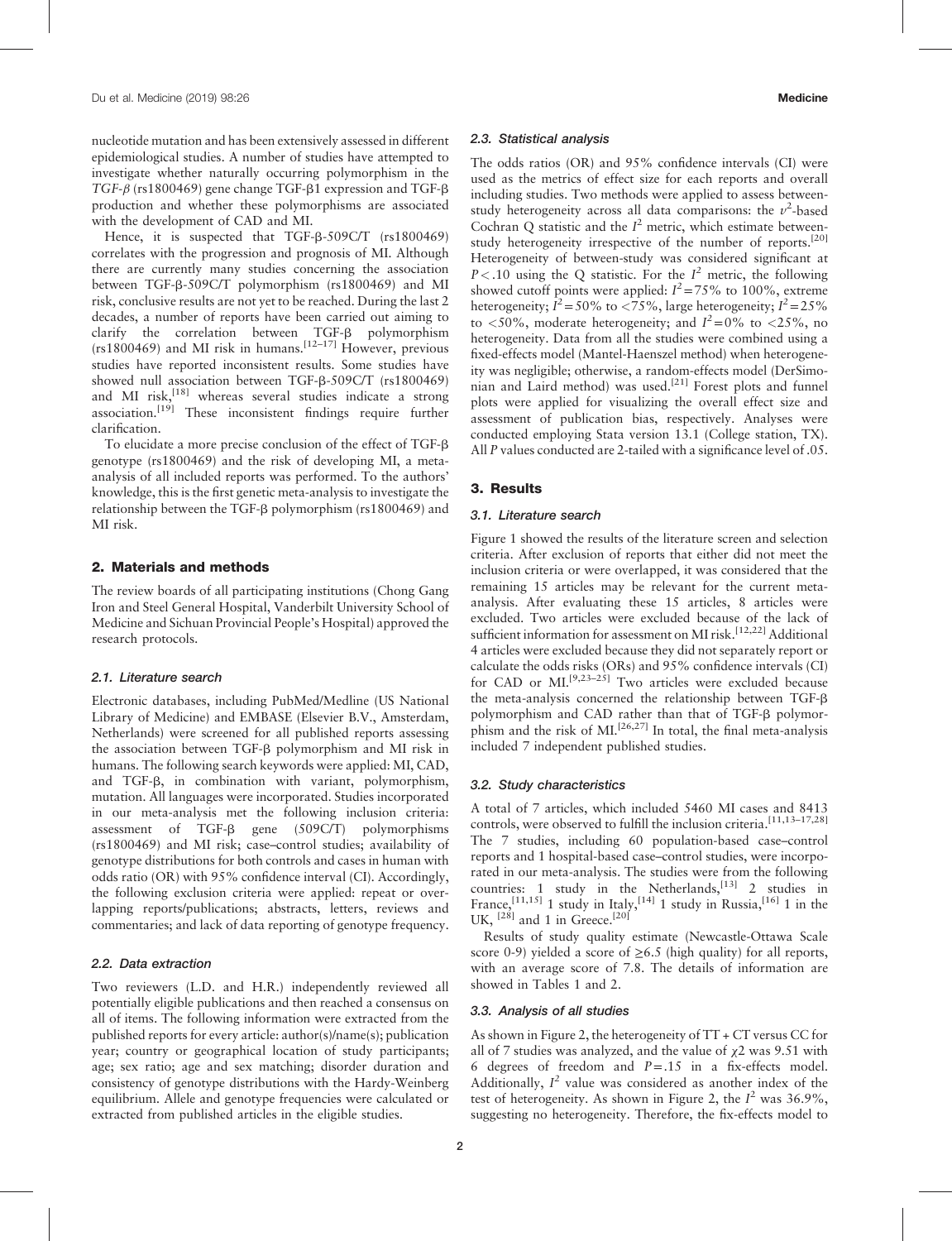<span id="page-2-0"></span>

Figure 1. Flow diagram summarizing the search strategy for meta-analysis of 509C/T polymorphism of TGF- $\beta$  (rs1800469) and the risk of coronary heart disease (CAD).

analyze the data was used. Overall, OR was  $1.13$  (95% CI= 1.03–1.24), which indicated that individuals who carry the homozygote TT and heterozygote CT may have an increased 13% MI risk compared with the CC homozygote carriers.

When analyzing for sample size, statistical significances were found for synthesize analyses for studies with a sample size <300 (OR [95% CI]: 1.87 [1.27–2.75] for TT vs CC,  $P_{heterogeneity} = .39;$ 1.55  $[1.10-2.20]$  for TT vs C carriers,  $P_{heterogeneity} = .37; 1.50$ [1.15–1.95] for T carriers vs CC,  $P_{\text{heterogeneity}} = 0.42; 1.39$  [1.16– 1.67] for T allele vs C allele,  $P_{\text{heterogeneity}} = .61$  and middle studies sample size >300 and <600 (OR [95% CI]: 0.97 [0.66–1.44] for TT vs CC,  $P_{\text{heterogeneity}} = .22$ ; 1.45 [0.27–7.72] for TT vs CT,  $P_{\text{heterogeneity}} = .09; 0.94$  [0.64–1.36] for TT vs C carriers,  $P_{\text{heterogeneity}} = .14; 1.01 [0.87–1.18]$  for T carriers vs CC,  $P_{\text{heterogeneity}} = .52; 1.01 [0.86–1.17]$  for T allele vs C allele,  $P_{\text{heterogeneity}} = .44$ ) (Figs. 2 and 3). The study with a sample size of  $>600$  was only carried out by Sie et al.<sup>[\[13\]](#page-7-0)</sup>

Subgroup analyses according to the age of the MI subjects suggested that homozygous  $TT$  in TGF- $\beta$  509C/T (rs1800469) was significantly associated with the increased risk of MI in the subjects younger than 60 years (1.35 [1.04–1.75] for TT vs C carriers,  $P_{\text{heterogeneity}} = .20$ ). In contrast, T carriers in TGF- $\beta$ 509C/T (rs1800469) were associated with the increased MI risk in the subjects older than 60 years (1.01 [0.87–1.18] for T carriers vs CC,  $P_{\text{heterogeneity}} = .52$ ) (Figs. 4 and 5)

Subgroup analyses according to subtype of MI showed that T carrier in TGF- $\beta$  509C/T (rs1800469) was significantly associated with the increased risks of no-acute MI (AMI) (1.12 [1.02–1.23] for T carriers vs CC,  $P_{\text{heterogeneity}} = .11$ ) [\(Fig. 6](#page-5-0) and Supplementary Fig. 1, [http://links.lww.com/MD/D25\)](http://links.lww.com/MD/D25).

| The characteristics of studies included in the meta-analysis. |  |  |
|---------------------------------------------------------------|--|--|
|                                                               |  |  |

| <b>First author</b>             | Year | <b>Design</b>         | Source of<br>controls | Age<br>(mean/case.<br>control) | No. of<br>cases | No. of<br>controls | Genotyping<br>methods | <b>Definition</b><br>of MI        | <b>Matching</b><br>criteria/<br>adjustment                                  | <b>NOS</b><br>scores |
|---------------------------------|------|-----------------------|-----------------------|--------------------------------|-----------------|--------------------|-----------------------|-----------------------------------|-----------------------------------------------------------------------------|----------------------|
| Sie et al[13]                   | 2006 | Netherland            | <b>PCC</b>            | 70.3/69.5                      | 171             | 3043               | Taaman PCR            | WHO criteria                      | Age, sex                                                                    |                      |
| Koch et al[11]                  | 2006 | France<br>and Ireland | <b>Unknown</b>        | 64.0/60.3                      | 1211            | 3657               | Taaman PCR            | Diagnosis based<br>on angiography | Age-matched and<br>sex-matched                                              |                      |
| Crobu et al <sup>[14]</sup>     | 2008 | Italy                 | <b>PCC</b>            | 40/40                          | 67              | 80                 | <b>PCR-RELP</b>       | WHO criteria                      | Smoking habits, family history.<br>hypercholesterolemia<br>and hypertension | 8                    |
| Cambien et al <sup>[15]</sup>   | 1996 | France                | <b>PCC</b>            | 61.6/61.58                     | 240             | 263                | PCR-SSCP              | Unclear                           | ΝA                                                                          |                      |
| Sudomoina et al <sup>[16]</sup> | 2010 | Russian               | <b>PCC</b>            | 51.9/53.7                      | 77              | 90                 | <b>PCR</b>            | Unclear                           | Age, sex                                                                    |                      |
| Chen et $al^{[28]}$             | 2012 | UК                    | <b>HCC</b>            | 54.9/49                        | 181             | 23                 | PCR-RELP              | Conventional criteria             | Age, sex                                                                    | 6                    |
| Manginas et al <sup>[17]</sup>  | 2008 | Greece                | <b>HCC</b>            | 60.97/61                       | 16              | 20                 | PCR-SSP               | ECG change and<br>other criteria  | Age, sex                                                                    | 6                    |

HCC=hospital-based case-control study, MI=myocardial infarction, NOS=Newcastle-Ottawa scale, PCC=population-based case-control study, PCR=polymerase chain reaction, RELP=restriction fragment length polymorphism,  $SSCP$  = single-strand conformation polymorphism,  $SSP$  = sequence specific primer.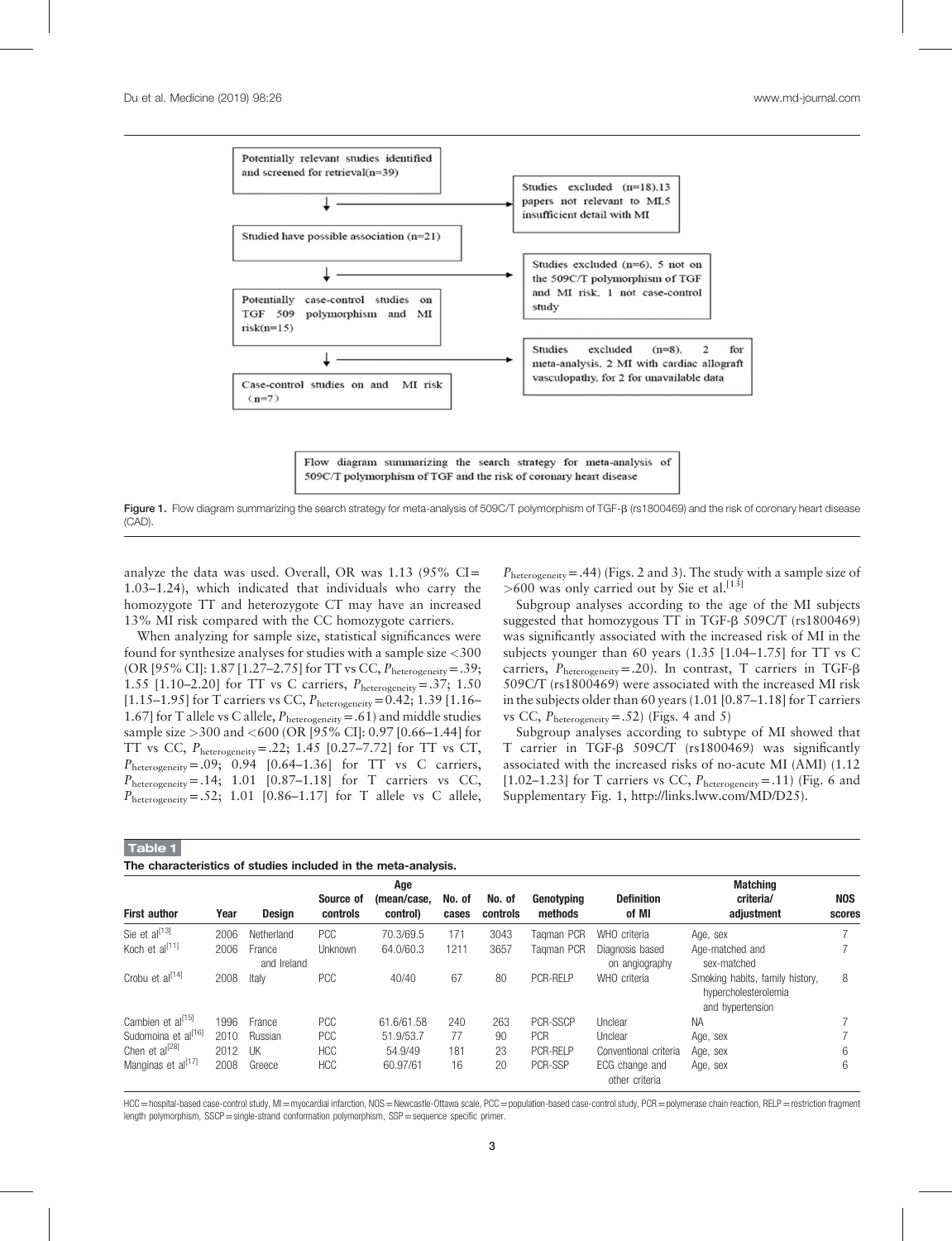<span id="page-3-0"></span> $T = 1.12 \times 2.2$ 

| ⊟apie ∠ i                   | Distribution of genotypes of the rs1800469 polymorphism in studies of the $TGF-\beta$ gene and susceptibility to myocardial infarction. |               |      |          |          |        |          |        |          |            |                 |
|-----------------------------|-----------------------------------------------------------------------------------------------------------------------------------------|---------------|------|----------|----------|--------|----------|--------|----------|------------|-----------------|
|                             |                                                                                                                                         |               |      | Genotvpe |          |        |          |        |          |            |                 |
|                             |                                                                                                                                         |               |      |          |          |        | TC       |        | CC       |            |                 |
|                             |                                                                                                                                         | <b>Ethnic</b> |      | No. of   | No. of   | No. of | No. of   | No. of | No. of   |            | <b>HWE</b>      |
| <b>First author</b>         | <b>Country</b>                                                                                                                          | origin        | Year | cases    | controls | cases  | controls | cases  | controls | <b>MAF</b> | (case/controls) |
| Sie et al <sup>[13]</sup>   | Netherland                                                                                                                              | White         | 2006 | 171      | 3043     | 156    | 2441     | 28     | 553      | 0.29       | 0.36/0.05       |
| Koch et al <sup>l11J</sup>  | France and Ireland                                                                                                                      | White         | 2006 | 1581     | 564      | 1659   | 508      | 417    | 139      | 0.32       | 0.56/0.13       |
| Crobu et al <sup>[14]</sup> | Italy                                                                                                                                   | White         | 2008 | 67       | 80       | 87     | 92       | 47     | 29       | 0.37       | 0.08/0.76       |

Cambien et al<sup>[\[15\]](#page-7-0)</sup> France  $\,$  White 1996 240 263 257 297 66 69 0.35 0.82/0.27 Sudomoina et a[l\[16\]](#page-7-0) Russia White 2010 77 90 150 103 37 19 0.33 0.008/0.17 Chen et a[l\[28\]](#page-7-0) UK White 2012 181 23 155 28 26 1 0.29 0.36/0.03 Manginas et al<sup>[17]</sup> Greece White 2008 16 20 31 35 12 16 0.47 0.58/0.93

MAF=minor allele frequency, HWE=Hardy-Weinberg equilibrium.

#### 3.4. Publication bias

The Beggar rank correlation analysis and the Egger weighted regression analysis were applied funnel plot asymmetry to qualify potential publication bias. Null publication bias was detected by using of the Beggar (Begg) and Egger tests (T carriers vs CC carriers: Begg test  $P = 1.00$ , Egger's test  $P = .94$  in whites, Begg test  $P=1.00$ , Egger test  $P=.39$  in MI with sample size of 300–600, Begg test  $P=1.00$ , Egger test  $P=.51$  in subjects aged >60 years, Begg test  $P = 1.00$ , Egger test  $P = .71$  in no-AMI subjects; TT vs C carriers: Begg test  $P=0.30$ , Egger test  $P=.23$  in samples size

 $<300$ , and Begg test  $P=1.00$ , Egger test  $P=.77$  in subjects aged >60 years) (supplementary Table 1,<http://links.lww.com/MD/D25>)

## 3.5. Sensitivity analysis

To qualify the stability of the results of the our meta-analysis, sensitivity analysis was repeatedly conducted to calculate by excluding each study sequentially. Statistically similar results were obtained after sequentially excluding each study, suggesting the stability of our current meta-analysis.



Figure 2. Forest plot showing a significant association between TGF-B 509C/T (rs1800469) and risk of myocardial infarction in whites. Fixed-effect model was used (T carriers vs CC).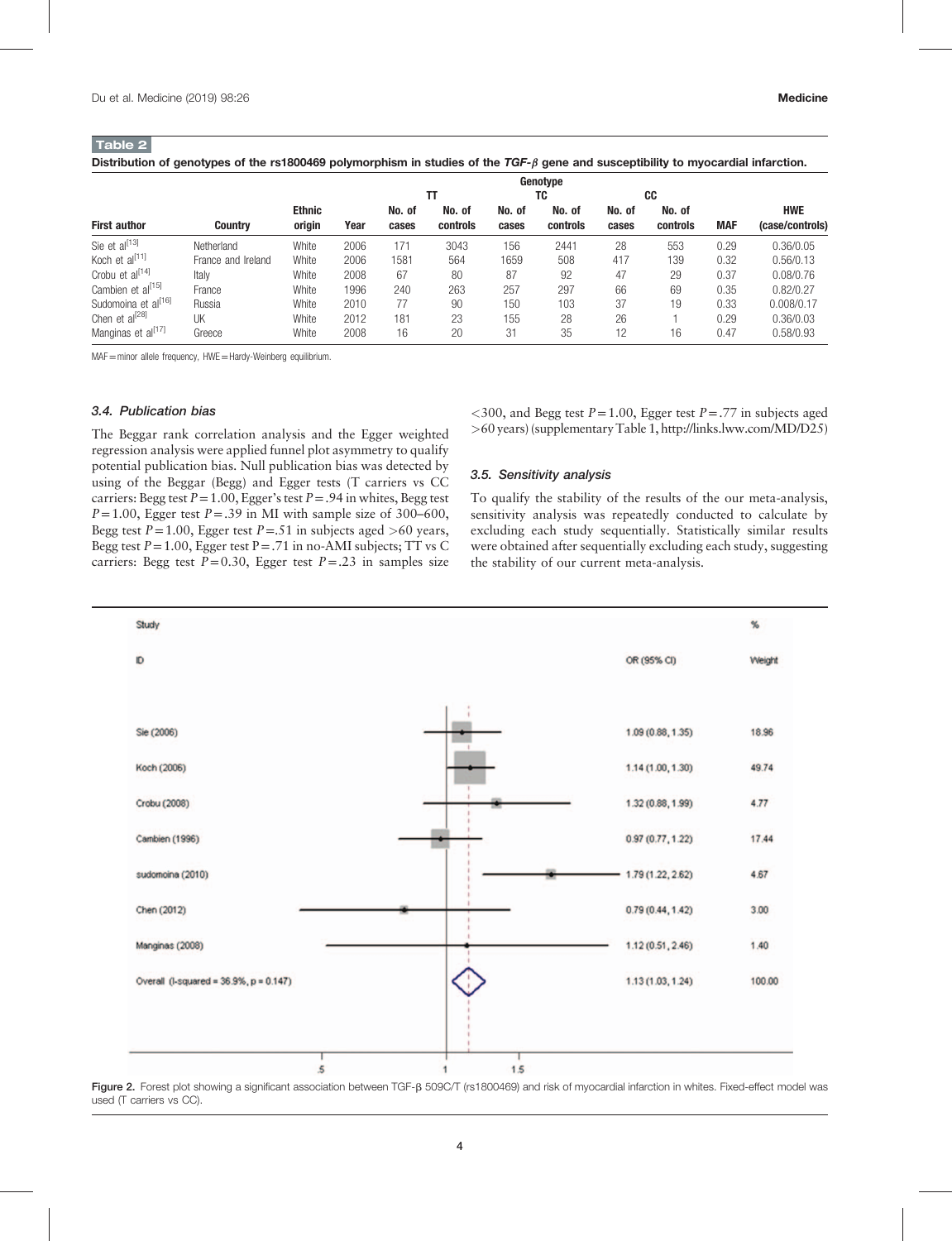

Figure 3. Forest plot showing a significant association between TGF- $\beta$  509C/T (rs1800469) and risk of MI in small sample size (<300 subjects). Fixed-effect model was used (TT vs C carriers).



Figure 4. Forest plot showing a significant association between TGF-B 509C/T (rs1800469) and risk of MI in sample size 300-600 subjects. Fixed-effect model was used (T carriers vs CC).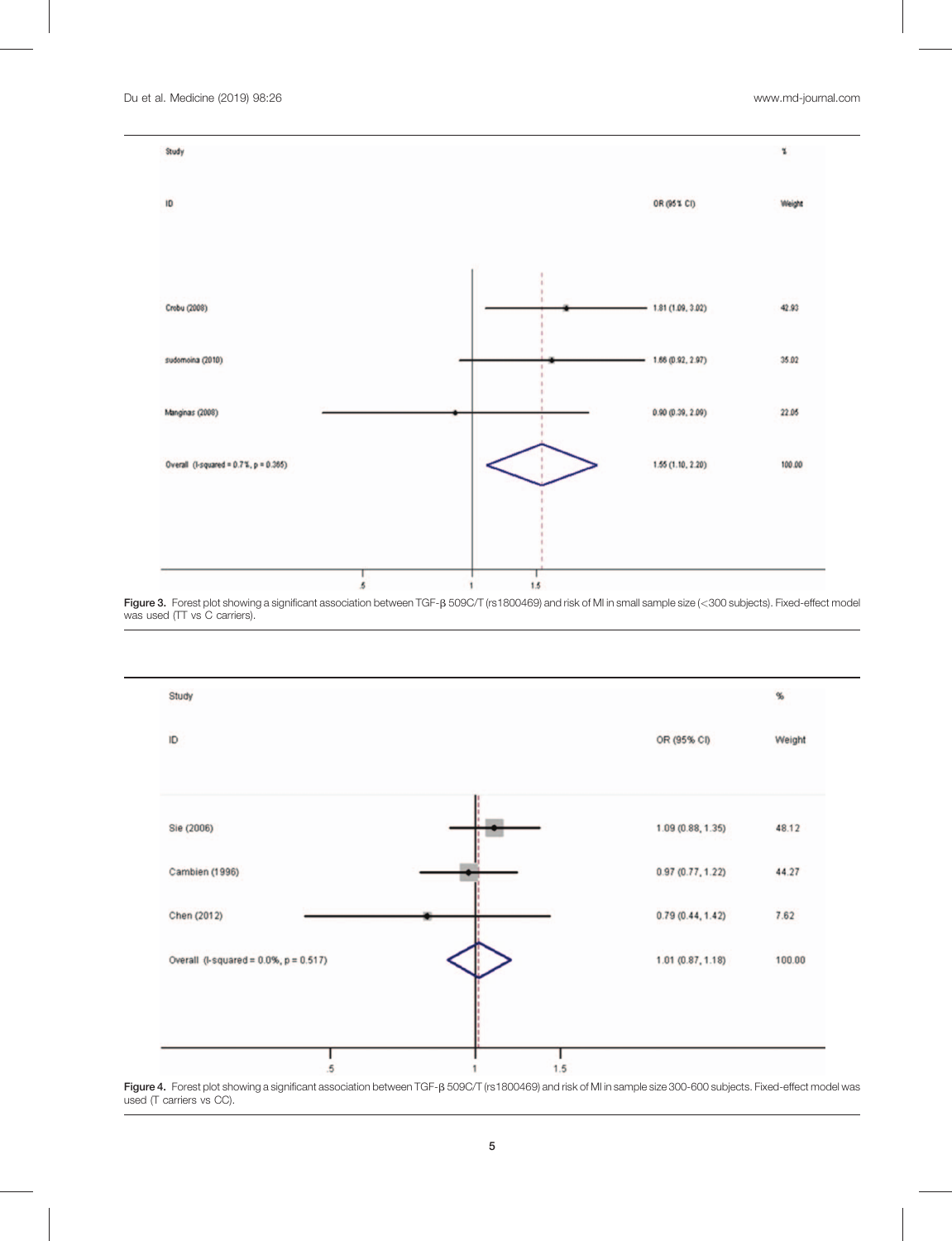<span id="page-5-0"></span>

Figure 5. Forest plot showing a significant association between TGF- $\beta$  509C/T (rs1800469) and risk of MI in subjects aged <60. Fixed-effect model was used (TT vs C carriers).



Figure 6. Forest plot showing a significant association between TGF- $\beta$  509C/T (rs1800469) and risk of MI in subjects aged >60. Fixed-effect model was used (T carriers vs CC).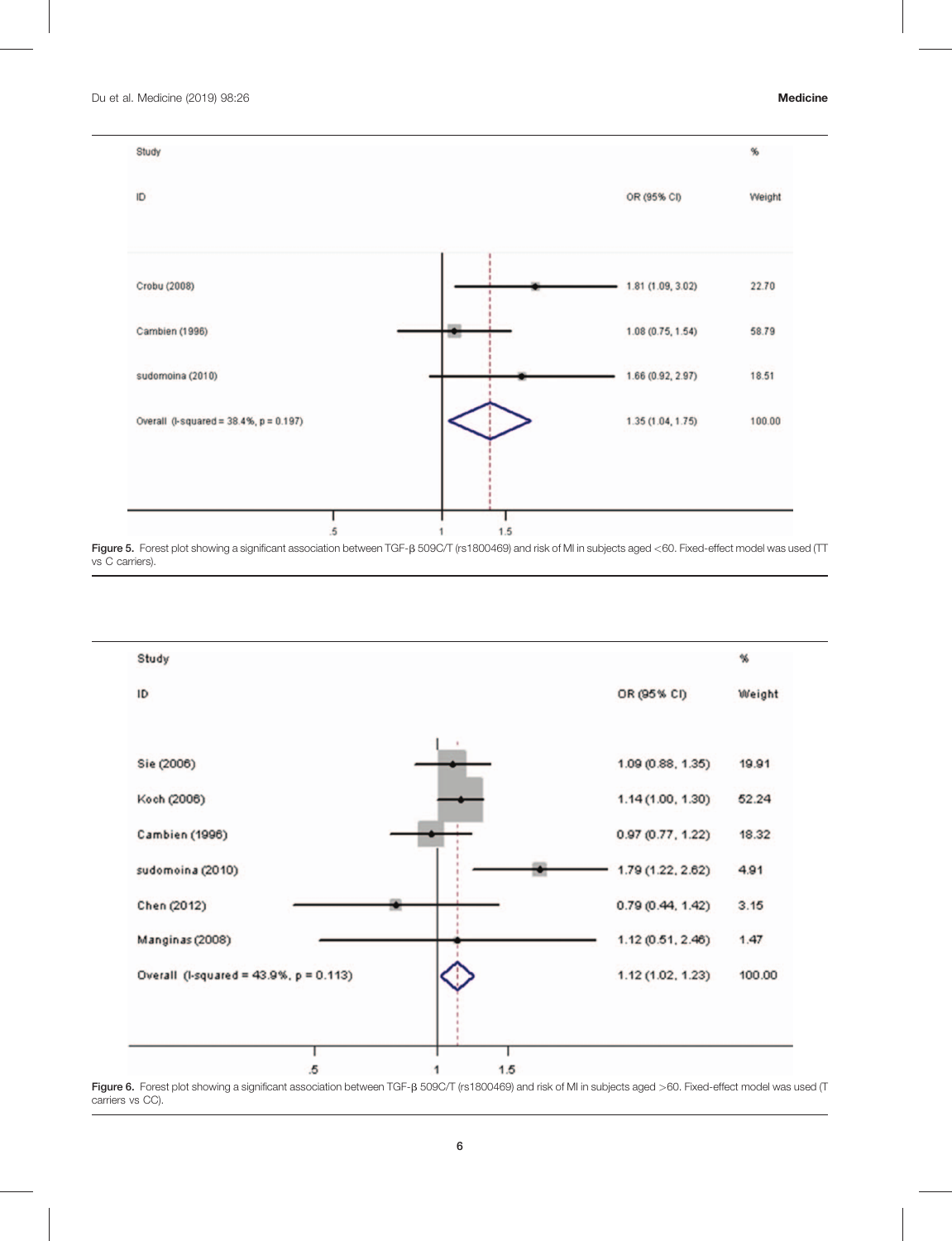# <span id="page-6-0"></span>4. Discussion

It is well acknowledged that MI is a multifaceted disorder involving multigene, and gene-environment characteristics.<sup>[\[18\]](#page-7-0)</sup> There remains an individual susceptibility to the risk of MI even with comparable exposure to similar risk factors or environments. Thus, in recent years, interest in the genetic susceptibility to the risk of MI has led to increased attention to the investigation of polymorphism or mutation of genes involved in the pathogenesis and development of MI.

In 1998, the identification of the rs1800469 polymorphism in the human  $TGF- $\beta$  gene promoter region began to generate$ greater interest which resulted in a serial of reports investigating its application as a genetic biomarker for CAD/MI and other human disorders. The 509C/T polymorphism (rs1800469) in the  $TGF- $\beta$  gene has been reported to have the correlation with$ susceptibility to cancers,<sup>[29,30]</sup> systemic sclerosis<sup>[\[31\]](#page-7-0)</sup>, pulmonary fibrosis<sup>[\[32\]](#page-7-0)</sup>, osteoporosis, and atherogenesis<sup>[\[18\]](#page-7-0)</sup> with or without CAD. In the "protective cytokine" hypothesis, active cytokine of TGF- $\beta$  has been proved to be the key inhibitor of atherogenesis, which is an inhibitor of VSMC migration and proliferation thus inhibiting the initiation and development of atherosclerosis. In addition, it is recognized that cytokine of TGF- $\beta$  maintains endothelium function through suppressing leucocyte adhesion to endothelial cells irrespective of the presence and absence of other inflammatory cytokines. However, the underlying mechanisms remain to be further elucidated in the future.

The current meta-analysis, including 5460 cases and 8413 controls in 7 case–control studies, qualifying the association between the potentially functional polymorphism (rs1800469) in the  $TGF- $\beta$  gene and the risk of MI. Our present study can obtain$ enough statistical powers of >95% at the nominal type I error rate of 0.01, to identify the relationship. The results indicated that the T carriers had nearly 13% increased risk of MI. Furthermore, stratification analysis of the subgroup by the type of CAD/MI, and sample size of the subjects was performed. The results suggested a significant association between TGF-B 509C/T (rs1800469) and the risk of MI.

It was reported the GWAS result from CARDIoGRAMplusC4D shows that among candidate gene studies investigating the susceptibility to CAD and MI only 19 loci showed association at  $P < 1 \times 10^{-6}$  in the combined stage 1 and 2 analysis, with 13 of them reaching genome-wide significance, namely IL6R, APOB, VAMP5-VAMP8-GGCX,SLC22A4-SLC22A5, ZEB2- AC074093.1, GUCY1A3, KCNK5, LPL, PLG, TRIB1, ABCG5-ABCG8, FURIN-FES, and FLT1.<sup>[33,34]</sup> In addition, a population with European ancestry reported that enormous progress has been made in this respect, as exemplified by GUCY1A3, PCSK9, ANGPTL4, and ANGPTL3, that is, genes with genome-wide association to CAD and potential druggability.[33–35] The findings among different studies may be because of different genetic backgrounds, geographical differ-ences, and environmental factors.<sup>[\[34\]](#page-7-0)</sup>

Potential limitations and shortages of this meta-analysis should be acknowledged because of the nature of the meta-analysis. Therefore, the conclusion should be interpreted with caution. First, meta-analysis is from retrospective studies and is limited by the qualities of original reports. The number of reports was limited and the total sample size was not relatively large. Second, the current meta-analysis was conducted and based on unadjusted analysis of studies. Third, through the methods of analysis of funnel plots, Beggar test and Egger test, null publication bias was found. Publication bias may still exist, thus distorting the results and conclusion of this current metaanalysis. In addition, although the total number of cases and controls appear ideal, the number for single cases of CAD was too small to qualify the potential existence of marginal effect size. Finally, all case–control studies were of white ethnicity background. The genetic background of white populations included in our studies may differ from Asian and African populations. Consequently the results and conclusion may be applicable to ethnic white group only. Thus, further studies including white, Asian, and African populations with larger sample sizes and more detailed information of the participants are required in the future.

In conclusion, this meta-analysis suggests that TGF- $\beta$  509C/T (rs1800469) is correlated withMI risk.More well-designed studies with diverse populations from different ethnic groups, with larger sample size and additional details information are required to obtain more precise evidence to assess the association and to further validate the conclusion of the current meta-analysis.

# Author contributions

Conceptualization: Tao Gong, Honggang Ren.

- Data curation: Ling Du, Minghui Yao, Honggang Ren.
- Formal analysis: Henghua Dai.
- Investigation: Ling Du, Henghua Dai.

Methodology: Henghua Dai.

- Supervision: Henghua Dai, Tao Gong.
- Validation: Minghui Yao, Henghua Dai, Honggang Ren.
- Writing original draft: Ling Du, Tao Gong, Minghui Yao, Honggang Ren.
- Writing review & editing: Honggang Ren, Tao Gong.

#### **References**

- [1] Abegunde DO, Mathers CD, Adam T, et al. The burden and costs of chronic diseases in low-income and middle-income countries. Lancet 2007;370:1929–38.
- [2] Reed GW, Rossi JE, Cannon CP. Acute myocardial infarction. Lancet 2017;389:197–210.
- [3] Tseng H-S, Chao Z-H, Huang S-K, et al. Utilization of emergency and hospitalization care after coronary artery bypass surgery for patients with ischemic heart disease. Int Heart J 2018;59:941-50.
- [4] Frangogiannis NG, Smith CW, Entman ML. The inflammatory response in myocardial infarction. Cardiovasc Res 2002;53:31–47.
- [5] Kamstrup PR, Tybjærg-Hansen A, Steffensen R, et al. Genetically elevated lipoprotein(a) and increased risk of myocardial infarction. JAMA 2009;301:2331–9.
- [6] Peters A, Schneider A, Greven S, et al. Air pollution and inflammatory response in myocardial infarction survivors: gene-environment interactions in a high-risk group. Inhal Toxicol 2007;19:161–75.
- [7] Szkodzinski J, Blazelonis A, Wilczek K, et al. The role of interleukin-6 and transforming growth factor-beta1 in predicting restenosis within stented infarct-related artery. Int J Immunopathol Pharmacol 2009; 22:493–500.
- [8] McCaffrey TA. TGF-beta signaling in atherosclerosis and restenosis. Front Biosci (Schol Ed) 2009;1:236–45.
- [9] Holweg CT, Baan CC, Balk AH, et al. The transforming growth factor-(1 codon 10 gene polymorphism and accelerated graft vascular disease after clinical heart transplantation. Transplantation 2001;71:1463–7.
- [10] Cheng Z, Ou L, Liu Y, et al. Granulocyte colony-stimulating factor exacerbates cardiac fibrosis after myocardial infarction in a rat model of permanent occlusion. Cardiovasc Res 2008;80:425–34.
- [11] Koch W, Hoppmann P, Mueller JC, et al. Association of transforming growth factor-(1 gene polymorphisms with myocardial infarction in patients with angiographically proven coronary heart disease. Arterioscler Thromb Vasc Biol 2006;26:1114–9.